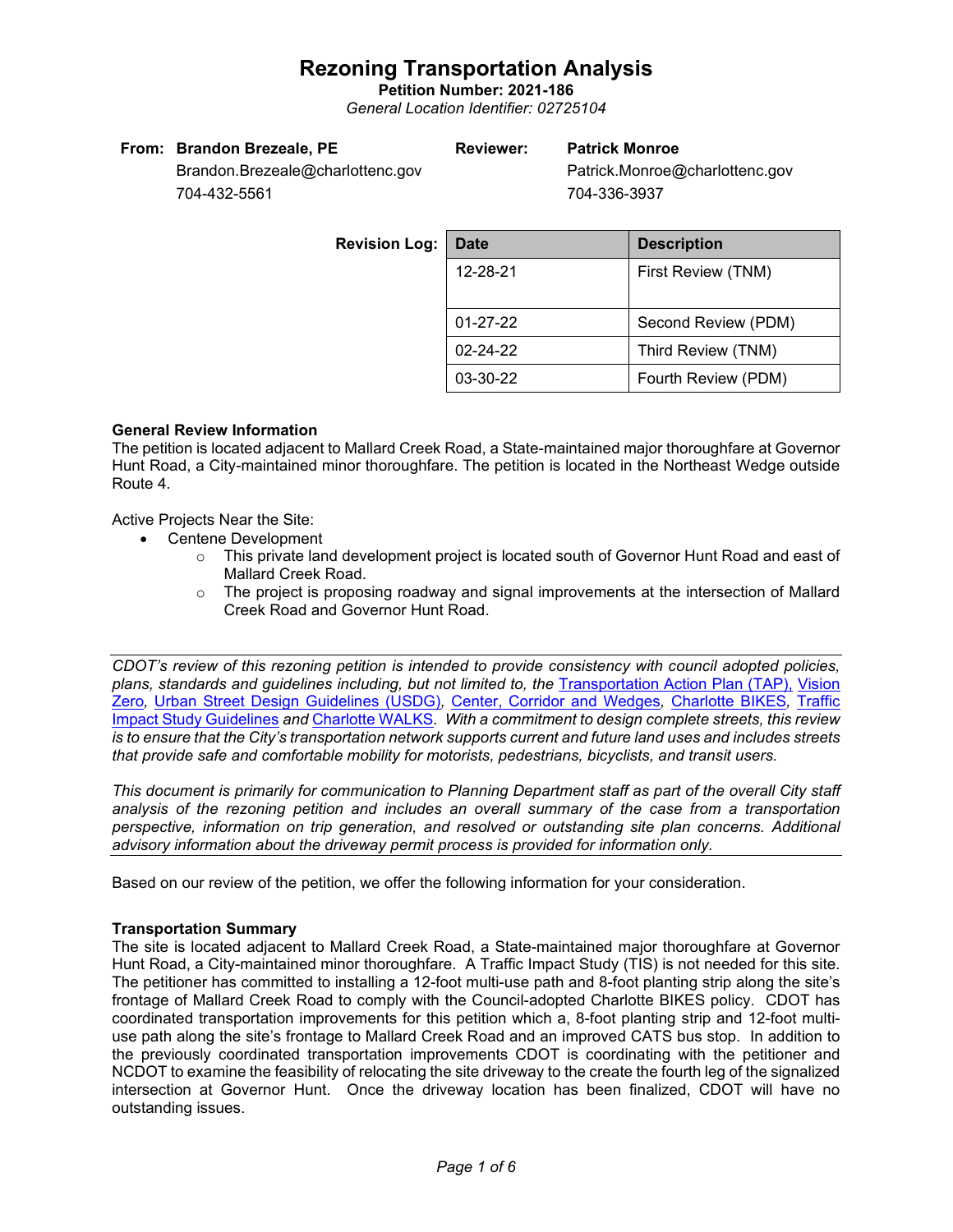**Petition Number: 2021-186** *General Location Identifier: 02725104*

### **Trip Generation**

| <b>Scenario</b>     | <b>Land Use</b>                   | <b>Intensity</b> | <b>Trip Generation</b><br>(vehicle<br>trips/day) | <b>Source</b>                     |
|---------------------|-----------------------------------|------------------|--------------------------------------------------|-----------------------------------|
| <b>Existing Use</b> | Single Family                     | 1 Dwelling       | 10                                               | <b>Tax Record</b>                 |
| <b>Entitled Use</b> | Single Family<br>(R-3 2.84 acres) | 8 Dwellings      | 105                                              | General guidance<br>from planning |
| Proposed Use        | Townhomes                         | 22 Units         | 130                                              | Site Plan:<br>11/1/2021           |

**Provide comments to the specified comments below.** 

#### **Outstanding Issues Strikethrough = Resolved**

- 1. **Curb line:** The proposed zoning district has a setback measured from back of the existing or proposed future curb line.
	- a. **Mallard Creek Road:** The future location of curb and gutter is in the existing location.

**Outstanding Comment from 01.27.2022:** Label and dimension the curb and gutter from the centerline for each road on the site plan.

### 2. **Traffic Study:**

A Traffic Impact Study (TIS) is not necessary for the complete review of this petition due to the site generating less than 2,500 daily trips. If during the permitting process the site generates more than 2,500 daily trips, then a traffic study will be required.

3. Revise site plan and conditional note(s) to commit to dedicate 50-feet of right-of-way from the road centerline in accordance with Chapter 20 of the City's Subdivision Ordinance. The site plan shall label and dimension the right-of-way from the road centerline.



4. Revise site plan and conditional notes to commit to installing a concrete median along Mallard Creek Road to restrict the site driveway access to right-in / right-out. The median will be constructed from the intersection of Mallard Creek Road and Governor Hunt Road and extend 50 feet past the site driveway. The median will be designed to provide 150-feet of full width storage for the southbound left turn lane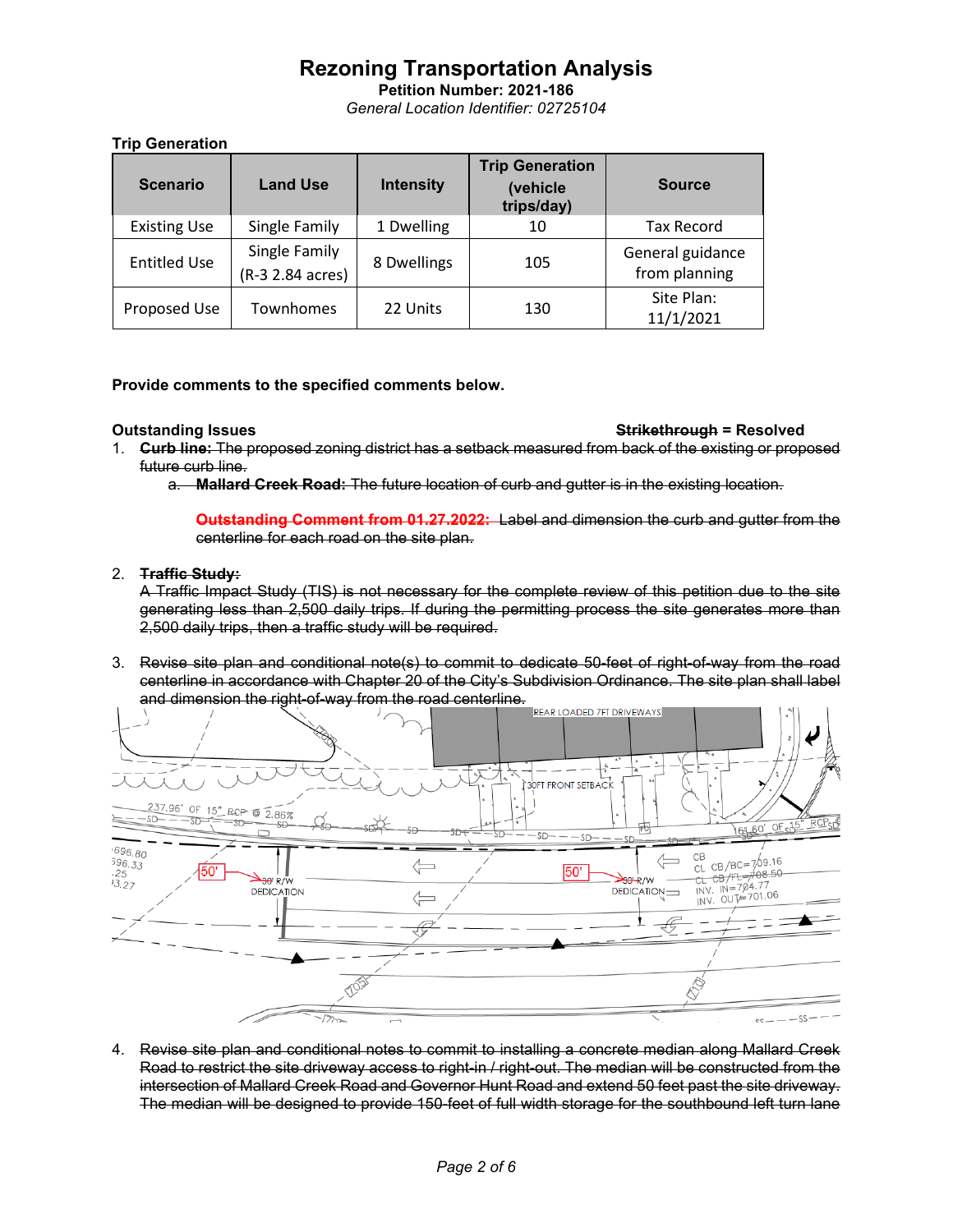**Petition Number: 2021-186** *General Location Identifier: 02725104*

on Mallard Creek Road at Governor Hunt Road. Remove the proposed pork chop median at the site driveway. **BUILDING** BUILDING 1<br>5 UNITS (25X42)<br>REAR LOADED 7FT DRIVEWAYS  $\frac{1}{\text{max}}$ <br>  $\frac{1}{\text{max}}$ <br>  $\frac{1}{\text{max}}$ <br>  $\frac{1}{\text{max}}$ <br>  $\frac{1}{\text{max}}$ <br>  $\frac{1}{\text{max}}$ <br>  $\frac{1}{\text{max}}$ Triveway radius  $\boxed{\top}$ eeds to tie in J ł within the property  $\overline{\mathbf{r}}$ 늭 -Jef ÷. - 10 179 デス ŤX **THE FRONT SETBACK** ⊕  $F<sub>0</sub>$  $\frac{96}{2}$  OF 15" RCP  $\overline{\phi}$  2.86% CB<br>CL  $\Leftarrow$  $C = 769.16$  $\Leftrightarrow$ MALLARD CREEK RD 50ft 50f CL-C<br>INV.<br>INV. <del>0B/TL=7</del><br>-1N=704<br>-0UT=70 **DEDK** γΩΩ  $\Leftarrow$  $60'$  R/W  $60'$  R/W<br>M.B. 21, PG. 325  $-\sqrt{c}$ P Ł É SSMH<br>
RIM=716.11<br>
RIM=716.11<br>
RIM PTOS.71<br>
RIM PTOS.701 103  $\simeq$ ss $-$ 12051  $\sqrt{10}$ Install median along Mallard ø ø  $2s$ Treek Rd to restrict driveway to right-in / right out  $-55 -$ SSMH<br>RIM=701.74<br>INV. IN=693.94<br>INV. OUT= 693.69  $F<sub>O</sub>$ FO

**Clarifying Comment from 01.27.2022:** Median needs to be designed to allow for a minimum of 150ft of full width storage for the Mallard Creek left turn lane at Governor Hunt. Show 150ft of full width (11ft) storage. A conditional note specifying the requirement of the 150ft of full width storage and the concrete



5. Revise site plan to show the driveway radius tie into the existing curb and gutter at a tangent and ensure the driveway radius tie in point remains on the property.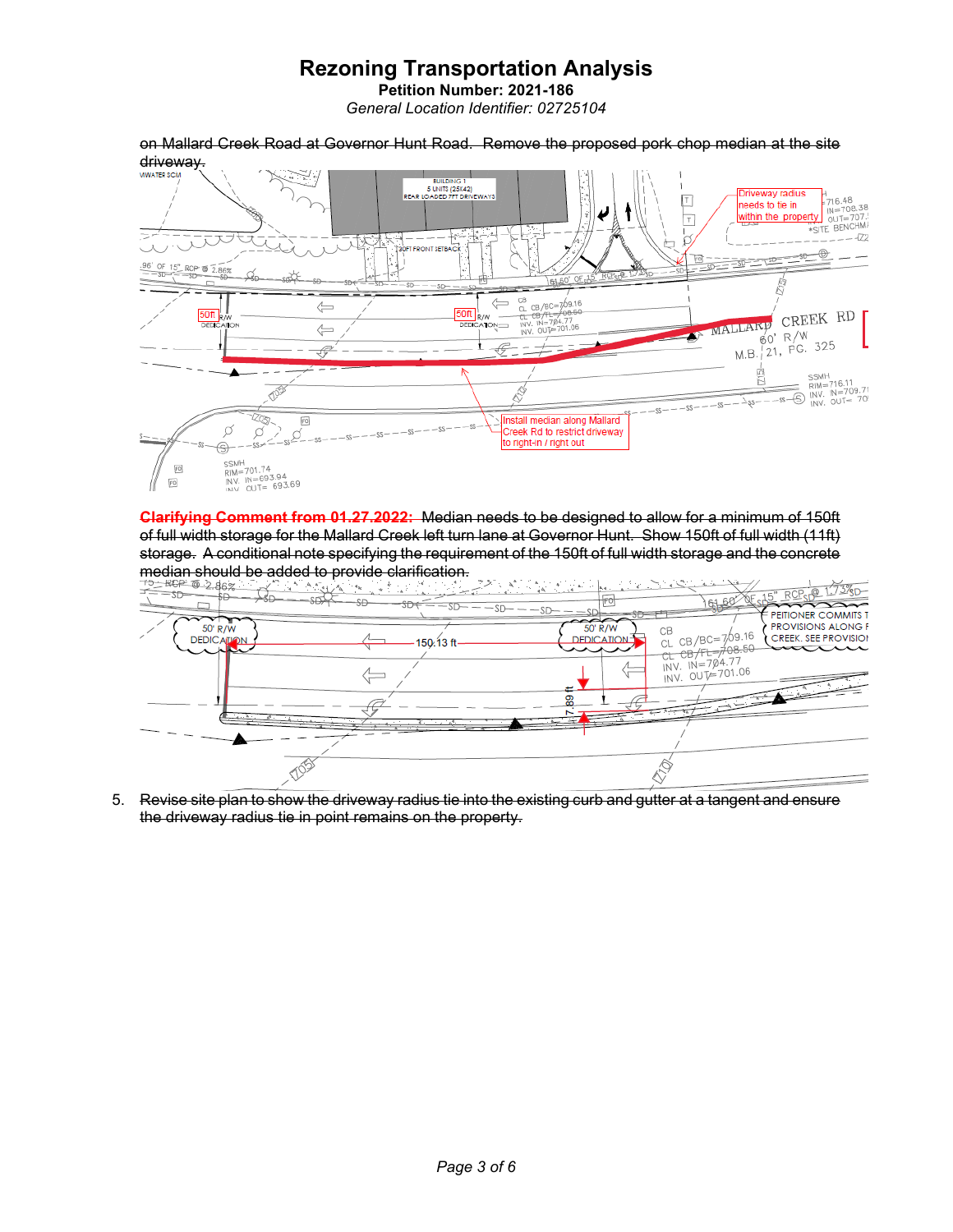**Petition Number: 2021-186** *General Location Identifier: 02725104*



**Clarifying Comment from 01.27.2022:** Driveway radius needs to tie into the curb line at a tangent.

**RESCINDED COMMENT 02.24.2022:** Revise site plan and conditional notes to commit to construct an 8-foot planting strip, and a 12-foot multi-use path along the site's frontage of Mallard Creek Road per Chapter 19. The site plan shall label and dimension both items from the back of curb and road centerline. The 12-foot multi-use path also meets the council adopted Charlotte WALKS and Charlotte BIKES policies.

- 6. Revise site plan to label the proposed roads on site as private alleys.
- 7. Revise site plan to show the trash collection location for the site.
- 8. Revise conditional note 3.D. to specify dedication and fee simple conveyance of all rights-of-way to the City before the site's first building certificate of occupancy is issued. CDOT requests rights-of-way set at 2' behind back of sidewalk where feasible.
	- D) WHERE NECESSARY, PETITIONER SHALL DEDICATE CONVEY IN FEE SIMPLE ALL RIGHTS-OF-WAY TO THE CITY OF CHARLOTTE<br>BEFORE THE SITE'S FIRST BUILDING CERTIFICATE OF SUBDIPANCY IS ISSUED OR PHASED PER THE SITE'S DEVELOPMENT PLAN. RIGHT-OF-WAY SHALL BE SET AT HELL BEHIND THE BACK OF SIDEWALK WHERE FEASIBLE.
- 9. Revise conditional note 3.D. to specify that all transportation improvements will be approved and constructed before the site's first building certificate of occupancy is issued is needed. The petitioner may phase transportation improvements if said improvements and phasing are explicitly described in

Site plan notes.<br>
UJ WHERE PERSONAL TELEVISIONS CERTIFICATE THE SINGLE CONTERNATION THE SITES DEVELOPMENT ON THE SITES PRESSUR<br>
REFORE THE SITES FIRST BUILDING CERTIFICATE THE BACK OF SIDEWALK WHERE FEASIBLE.<br>
RIGHT-OF-WAY Mallard Creek Rd E) UNLESS OTHERWISE STATED HEREIN, ALL TRANSPORTATION IMPROVEMENTS ALL **HD** SHALL BE APPROVED

AND CONSTRUCTED PRIOR TO THE ISSUANCE OF THE FIRST CERTIFICATE OF OCCUPANCY FOR PRINCIPAL BUILDINGS WITHIN THE SITE.

10. Add conditional note specifying "All public roadway improvements will be subject to the standards and criteria of CDOT and NCDOT, as applicable, to the roadway improvements within their respective road system authority. It is understood that such improvements may be undertaken by the Petitioner on its own or in conjunction with other development or roadway projects taking place within the broad north eastern Mecklenburg area, by way of a private/public partnership effort or other public sector project support."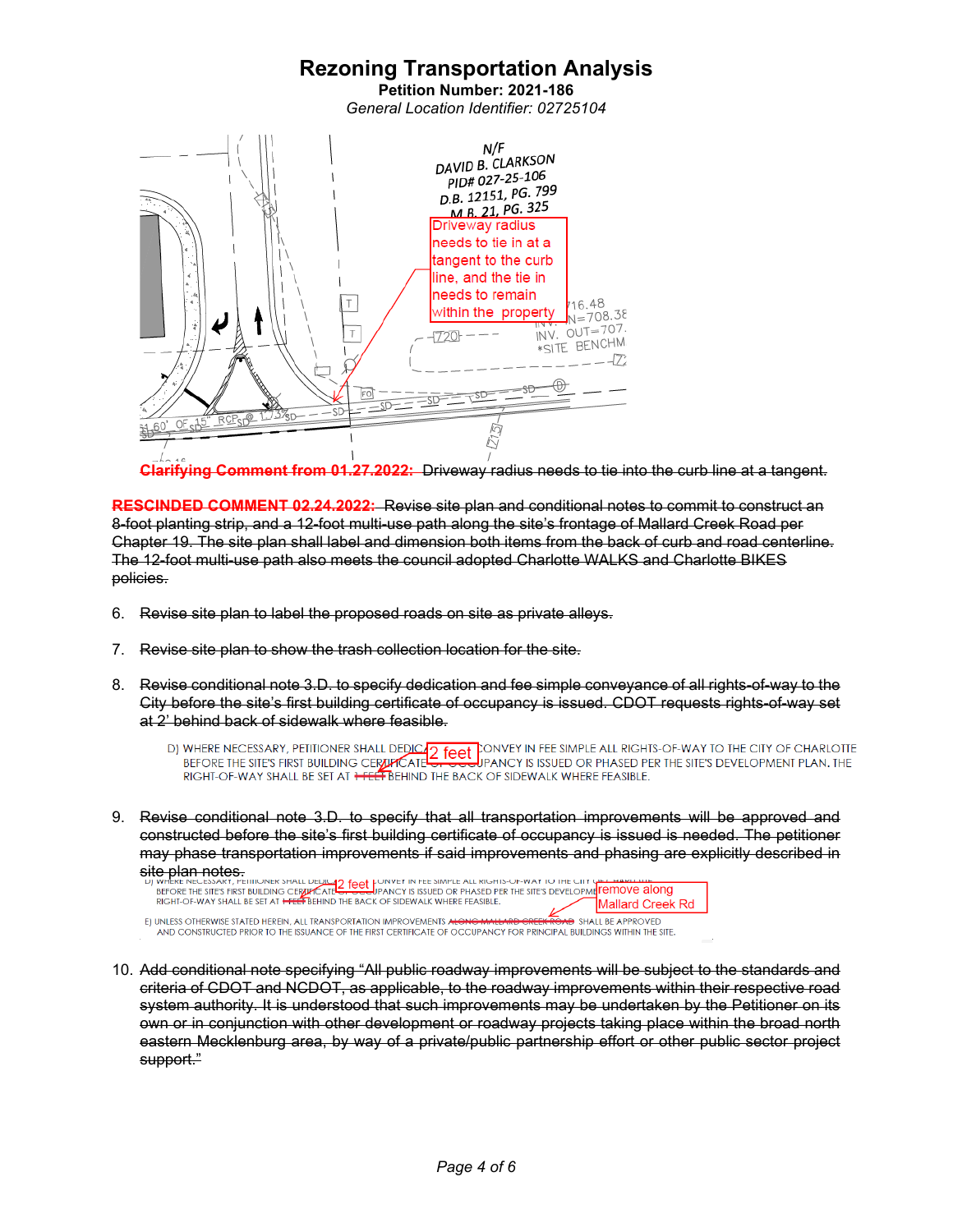**Petition Number: 2021-186** *General Location Identifier: 02725104*

**11. Outstanding Comment from 02.24.2022:** Proposed 12-ft multi-use path along Mallard Creek Rd should extend the entire property frontage per Ch 19. SUE is required 2ft behind multi-use path if located outside of the 50ft dedicated ROW for future maintenance.

**Clarifying Comment from 02.24.2022:** CDOT **requests** a 12ft multi-use path along Mallard Creek Rd. The 6-ft sidewalk as proposed is required per Chapter 19. The wider sidewalk is in conformance with the Charlotte WALKS and BIKES policy. Revise the site plan to show sidewalk utility easement 2 ft behind the sidewalk if located outside of the ROW. Site plan revisions are also required to show the sidewalk tie in at the property line. Add a conditional note committing to the 8-ft planting strip and 6-ft sidewalk.



### **Advisory Information**

The following are requirements of the developer that must be satisfied prior to driveway permit approval. These requirements shall be reflected on the rezoning plan, as appropriate.

- 1. The setback for this district is measured from the back of the existing or future curbline as determined by CDOT and Planning during the permitting process.
- 2. CDOT has the authority to regulate/approve all private street/driveway and public street connections to the right-of-way of a street under the regulatory jurisdiction of the City of Charlotte, per the City of Charlotte's Driveway Regulations.
- 3. Adequate sight triangles must be reserved at the existing/proposed street entrance(s). Two 35' x 35' sight triangles (and two 10' x 70' sight triangles on NCDOT-maintained streets) are required for the entrance(s) to meet requirements. All proposed trees, berms, walls, fences, and/or identification signs shall not interfere with sight distance at the entrance(s) and shall be identified on the site plan.
- 4. The proposed driveway connection(s) to public streets will require a driveway permit(s) to be submitted to CDOT (and NCDOT on NCDOT-maintained streets) for review and approval. The exact driveway location(s) and type/width of the driveway(s) will be determined by CDOT during the driveway permit